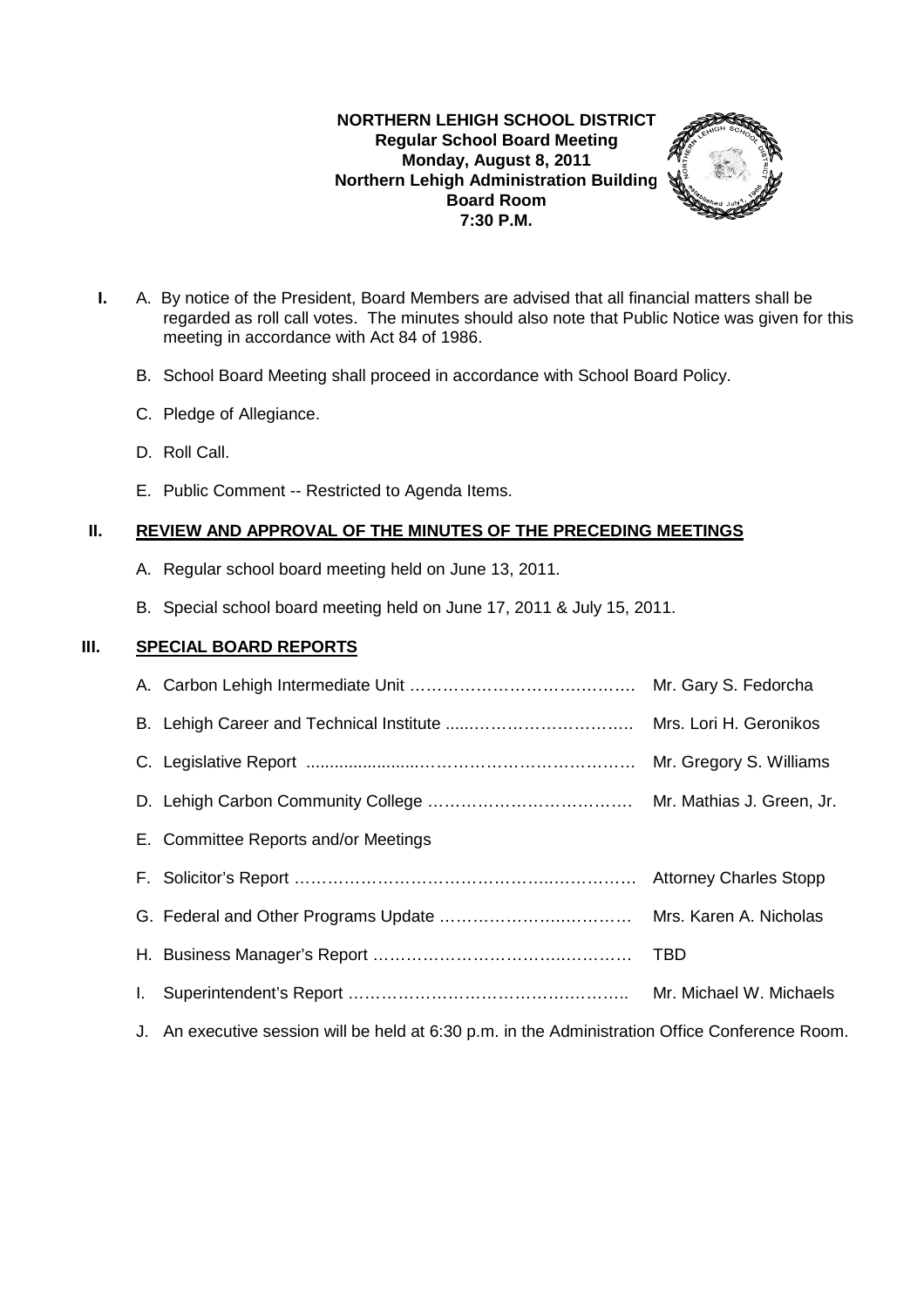## **IV. PERSONNEL**

A. Approve a title change for Mrs. Karen Nicholas from Assistant to the Superintendent to Assistant Superintendent with no salary change. In July 2011 Mrs. Nicholas completed her course work and has applied to the Pennsylvania Department of Education for her certification as Assistant Superintendent.

#### B. Resignations

- 1. Accept the resignation of Donald Allen from his position as High School Assistant Principal effective the end of the work day July 28, 2011. Mr. Allen has accepted a position with another school district.
- 2. Accept the resignation of John Sitaras from his position as Head Girl's Soccer Coach for the 2011-2012 school year.

## C. Appointment Administrative

| High School Assistant Principal, replacing Donald Allen who has |
|-----------------------------------------------------------------|
|                                                                 |
| \$77,000 (prorated 2011-2012 school year)                       |
| Upon Release From Current Position                              |
|                                                                 |

## D. Retirement Resignations

 Accept the retirement resignation of James Dotter from his position as Slatington Elementary Middle Shift Custodian, effective the end of the work day, December 31, 2012. Contract language states that custodial/maintenance employees who have worked for the district more than 20 years and give notice to the district of retirement 12 ½ months prior to retirement date shall receive an additional \$500.00 upon retirement. Mr. Dotter will retire in December 2012 after 25 years of service at Northern Lehigh.

#### E. Family Medical Leave

1. Approve the request of employee #3120 to take a 12 week Family Medical Leave effective November 17, 2011for the birth of her child. She will be using accumulated sick days in conjunction with the Family Medical Leave. Upon exhaustion of her Family Medical Leave she is requesting an unpaid leave of absence for the remainder of the 2011-2012 school year. She plans to return to her current teaching position on the first teacher day of the 2012-2013 school year.

#### F. Co-Curricular Appointments 2011-2012

| Susan Bachman             | <b>Elementary Scholastic Scrimmage</b>          | \$435.08     |
|---------------------------|-------------------------------------------------|--------------|
| <b>Christopher Barnes</b> | <b>MS Newspaper Advisor</b>                     | 455.16<br>S. |
| Michael Bonner            | <b>Assistant Track Coach</b>                    | \$2,902.75   |
| <b>Susan Bowser</b>       | MS Jr. Ntl. Honor Society Adv (Shared \$414.20) | \$138.07     |
| David Carroll             | Senior High Band Advisor                        | \$4,711.12   |
| David Carroll             | <b>MS Band Director</b>                         | \$689.43     |
| Elizabeth Chunko          | Sophomore Class Advisor                         | \$631.41     |
| Scott DeLong              | Debate Advisor                                  | \$1,378.86   |
| Scott DeLong              | <b>National Honor Society</b>                   | \$491.97     |
| <b>Rick Eckhart</b>       | MS Jr. Ntl. Honor Society Adv (Shared \$414.20) | 138.07<br>S  |
| <b>Renee Evans</b>        | Sr. High Fall Intramurals - Tennis              | 804.95       |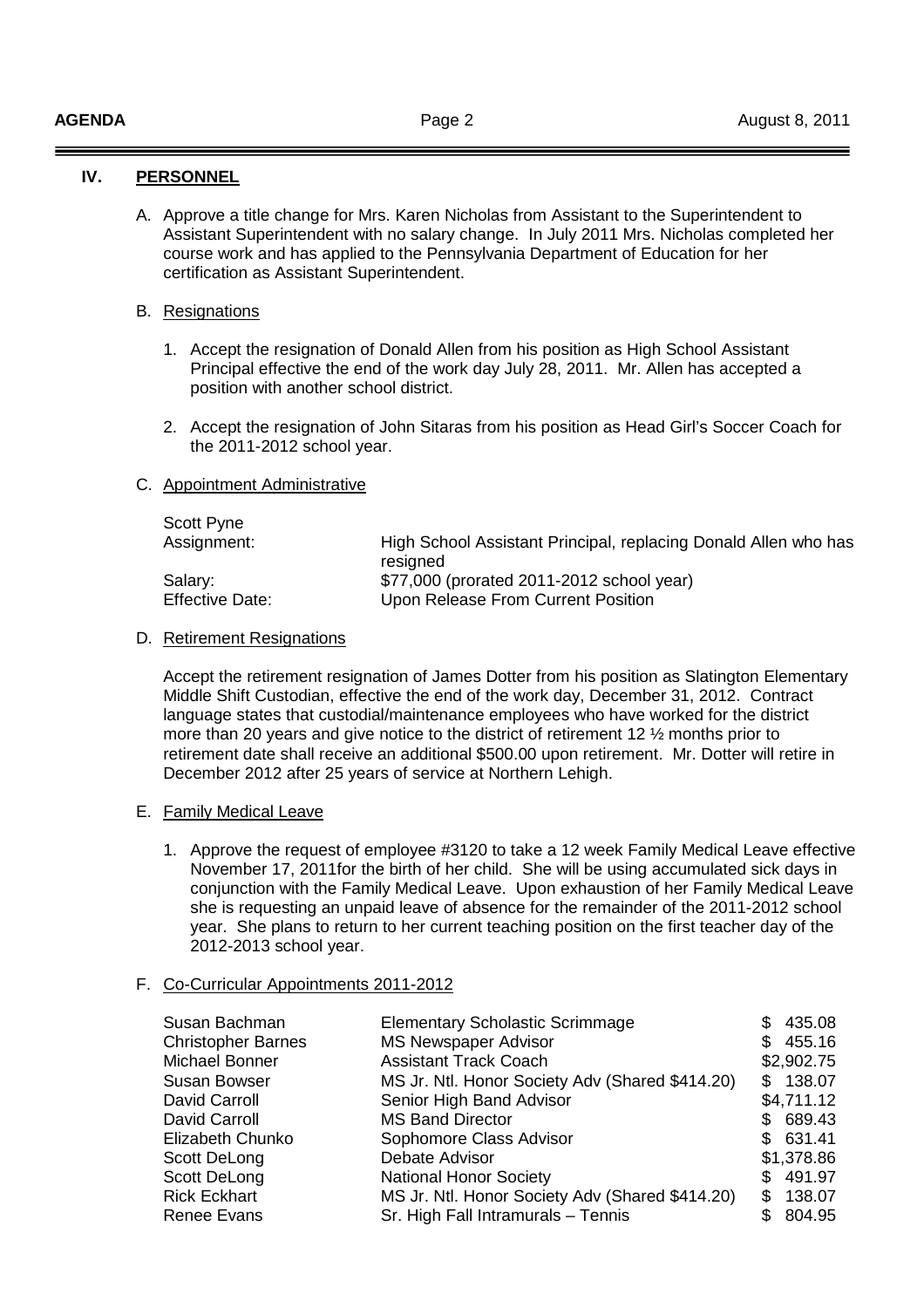**AGENDA Page 3 Page 3 August 8, 2011** 

ī

| <b>Renee Evans</b>         | Sr. High Spring Intramurals - Tennis            | \$<br>804.95 |
|----------------------------|-------------------------------------------------|--------------|
| <b>Renee Evans</b>         | Sr. High Student Council                        | \$2,067.18   |
| <b>Renee Evans</b>         | <b>SADD Advisor</b>                             | \$<br>552.27 |
| <b>Kimberly Filipovits</b> | Middle School Yearbook Advisor                  | \$<br>805.46 |
| <b>Tammy Fristick</b>      | Senior Class Advisor                            | \$<br>631.41 |
| <b>Scott Gerould</b>       | <b>Assistant Track Coach</b>                    | \$2,902.75   |
| Jason Graver               | MS Jr. Ntl. Honor Society Adv (Shared \$414.20) | \$<br>138.07 |
| <b>Babette Guss</b>        | Senior High Yearbook                            | \$2,397.40   |
| <b>Todd Herzog</b>         | Sr. High Spring Intramurals - Weightlifting     | \$<br>804.95 |
| <b>Todd Herzog</b>         | Sr. High Fall Intramurals - Weightlifting       | \$<br>804.95 |
| <b>Bob Hicks</b>           | <b>Assistant Softball Coach</b>                 | \$2,902.75   |
| Stephen Hluschak           | <b>Assistant Baseball Coach</b>                 | \$2,902.75   |
| Stephen Hluschak           | Sr. High Winter Intramurals - Weightlifting     | \$<br>804.95 |
| Mark Hoffman               | MS Spring Intramurals - Weightlifting           | \$<br>805.46 |
| Mark Hoffman               | <b>Assistant Softball Coach</b>                 | \$2,902.75   |
| <b>Sharon Hunsicker</b>    | Senior Class Advisor                            | \$<br>631.41 |
| Patricia Ingles            | Sophomore Class Advisor                         | \$<br>631.41 |
| <b>Andrew Kern</b>         | Middle School Web Page Advisor                  | \$<br>403.16 |
| Gregory King               | Assistant Baseball Coach (JV)                   | \$2,902.75   |
| Lora Krum                  | <b>Elementary Chorus</b>                        | \$<br>589.03 |
| Michael Lehtonen           | Sr. High Winter Intramurals - Winter Track      | \$<br>804.95 |
| Michael Lehtonen           | <b>Head Track Coach</b>                         | \$4,584.66   |
| Alice Lieberman            | Academic Challenge Eight Advisor                | \$<br>435.08 |
| Derek Long                 | <b>Assistant Track Coach</b>                    | \$2,902.75   |
| <b>Brett Martinez</b>      | <b>Assistant Wrestling Coach</b>                | \$4,469.03   |
| David Oertner              | <b>Assistant Track Coach</b>                    | \$2,902.75   |
| David Oertner              | Sr. High Fall Intramurals - Basketball          | \$804.95     |
| Erv Prutzman               | <b>Head Baseball Coach</b>                      | \$4,584.66   |
| Michelle Raber             | <b>MS Fall Intramural Net Sports</b>            | \$<br>805.46 |
| Michelle Raber             | <b>MS Spring Intramural Net Sports</b>          | \$<br>805.46 |
| Michelle Raber             | <b>MS Winter Intramural CPR</b>                 | \$<br>805.46 |
| Jason Reinhard             | Head Varsity Girl's Soccer Coach                | \$4,970.42   |
| Jason Reinhard             | <b>Assistant Varsity Boy's Soccer Coach</b>     | \$2,761.35   |
| <b>Rachel Reiter</b>       | <b>MS Chorus Advisor</b>                        | \$<br>689.43 |
| <b>Rachel Reiter</b>       | Senior High Chorus Advisor                      | \$1,723.58   |
| MaryAnne S.-Mattiola       | Freshman Class Advisor                          | \$<br>625.17 |
| <b>Candice Saville</b>     | <b>Junior Class Advisor</b>                     | \$<br>631.41 |
| Angela Shoemaker           | <b>Junior Class Advisor</b>                     | \$<br>631.41 |
| <b>Stephen Shuey</b>       | Freshman Class Advisor                          | \$<br>625.17 |
| Joseph Tout                | Sr. High Spring Intramurals - Weightlifting     | \$<br>804.95 |
| Joseph Tout                | Sr. High Winter Intramurals - Weightlifting     | \$<br>804.95 |
| Denise Turoscy             | Scholastic Scrimmage Advisor - HS               | \$<br>805.46 |
| Denise Turoscy             | Newspaper Advisor - HS                          | \$1,810.60   |
| <b>Randall Utsch</b>       | Majorette/Band Advisor                          | \$2,067.18   |
| <b>Camille Vernarr</b>     | <b>Elementary Band Advisor</b>                  | \$<br>785.38 |
| Charles Weigold III        | Senior Class Play Advisor                       | \$1,466.99   |
| Charles Weigold III        | Senior High Musical Director                    | \$2,759.95   |
| Amy Zeiser                 | Middle School Student Council Advisor           | \$1,243.87   |
|                            |                                                 |              |

#### G. Co-Curricular Volunteers 2011-2012

| <b>Assistant Baseball Coach</b> |
|---------------------------------|
| <b>Assistant Baseball Coach</b> |
| <b>Assistant Baseball Coach</b> |
| <b>Assistant Softball Coach</b> |
|                                 |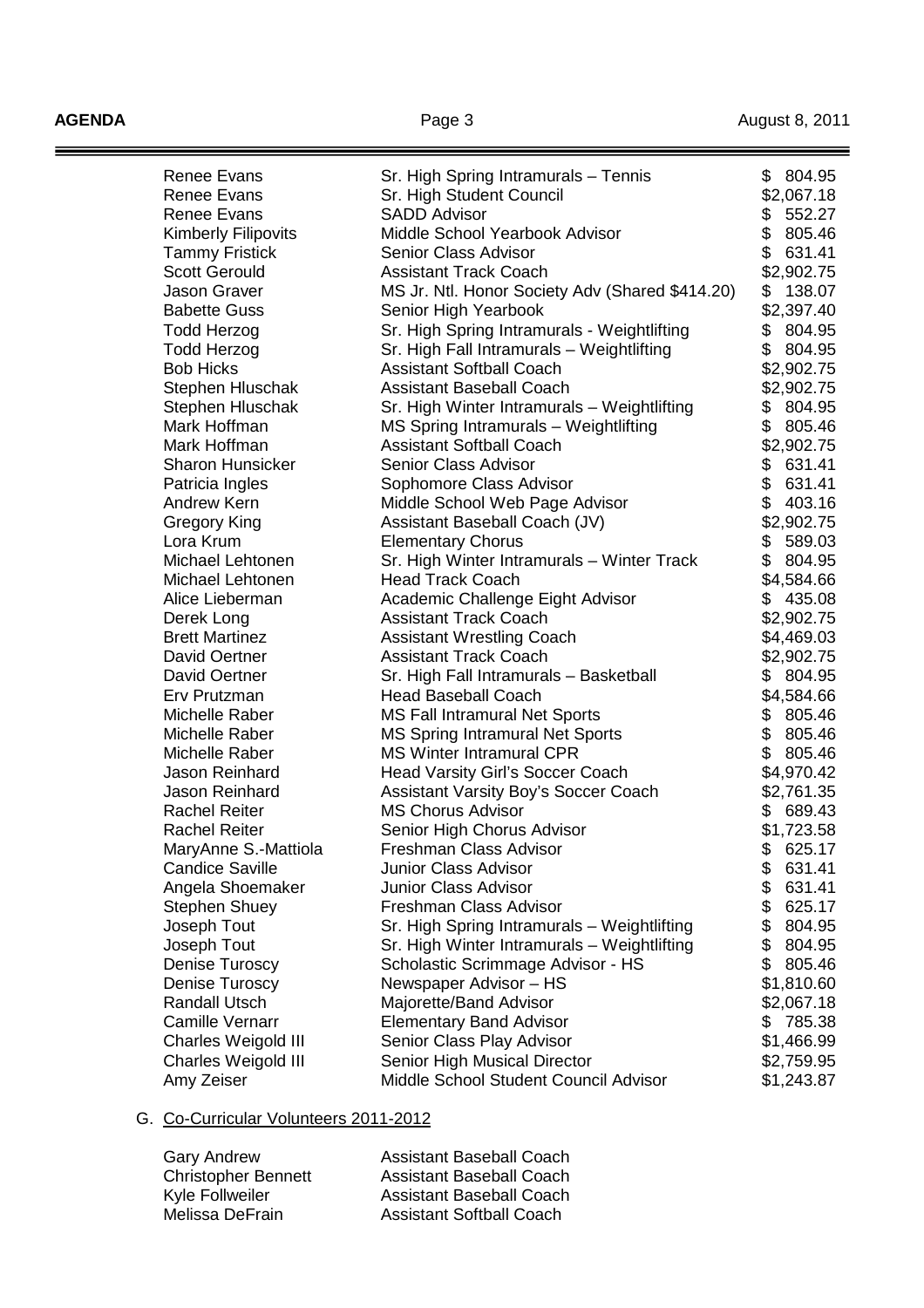٦

## H. Game Workers 2011-2012

 Approve the following list of people as Game Workers for the 2011-2012 school year. Game Workers consist of ticket sellers and takers, game announcers, scoreboard operators, timers, field judges, scorekeepers. Rate of pay is consistent with the rates approved on the 2011- 2012 Supplementary Personnel Salary Schedule.

Dan Blazosky **Terry Bowman** Linda Brown Jennifer Butz Frank Carazo Elizabeth Case Eric DeAntonis John DeFrain Scott DeLong **Renee Evans** Alden Farber **Kelly Follweiler** Rhonda Frantz **Martia Election State State State State State State State State State State State State State State** Deb Frohnheiser Marshelle George Scott Gerould Shawn Green Stephen Haas Chad Henritzy Barry Herman Bobby Herzog Steve Hluschak Dick Jones Patricia Jones Greg King **Mark Laying** Mark Lavine Mike Lehtonen **Andrew Lynn** Steve Martinez **Larry Meixsell** Mike Mengel **Thomas Mertus** Sherri Molitoris **Manual Accord Molitoris** Jim Nonnemaker Kathy Nowlin **Dave Oertner**  Erv Prutzman Michelle Raber Kathleen Reese Dennis Rehrig Nancy Rehrig Nicholas Sander Eric Schmidt Paula Seiler Dick Snell Michael Strohl Robert Sutjak **Joe Tout** Jim Yadush Amy Zeiser

## I. Senior High Administrative Detention Supervisor

 Approve to appoint Diana Beltran as the Administrative Detention Supervisor in the senior high school. She will work Tuesday and Thursday from 2:30 p.m. to 4:00 p.m. throughout the 2011-2012 school year that warrants detention coverage. Salary will be \$20.00 per hour worked.

## J. Middle School Administrative Detention Supervisor

 Approve to appoint Debra Knerr and Dawn Tulio as Administrative Detention Supervisors in the middle school. Mrs. Knerr will cover the Monday detentions from 2:20 p.m. to 3:20 p.m. and Mrs. Tulio will cover the Wednesday detentions from 2:20 pm to 3:20 p.m.. They will work throughout the 2011-2012 school year on Mondays and Wednesdays that warrant detention coverage. Salary will be \$20.00 per hour worked.

## K. Saturday Detention Monitor

 Approve to appoint Patricia Eby-Manescu as the Secondary Saturday Detention Monitor for the middle school and senior high school for the 2011-2012 school year, working 3 hours every Saturday that warrants detention coverage. Salary will be \$20.00 per hour worked.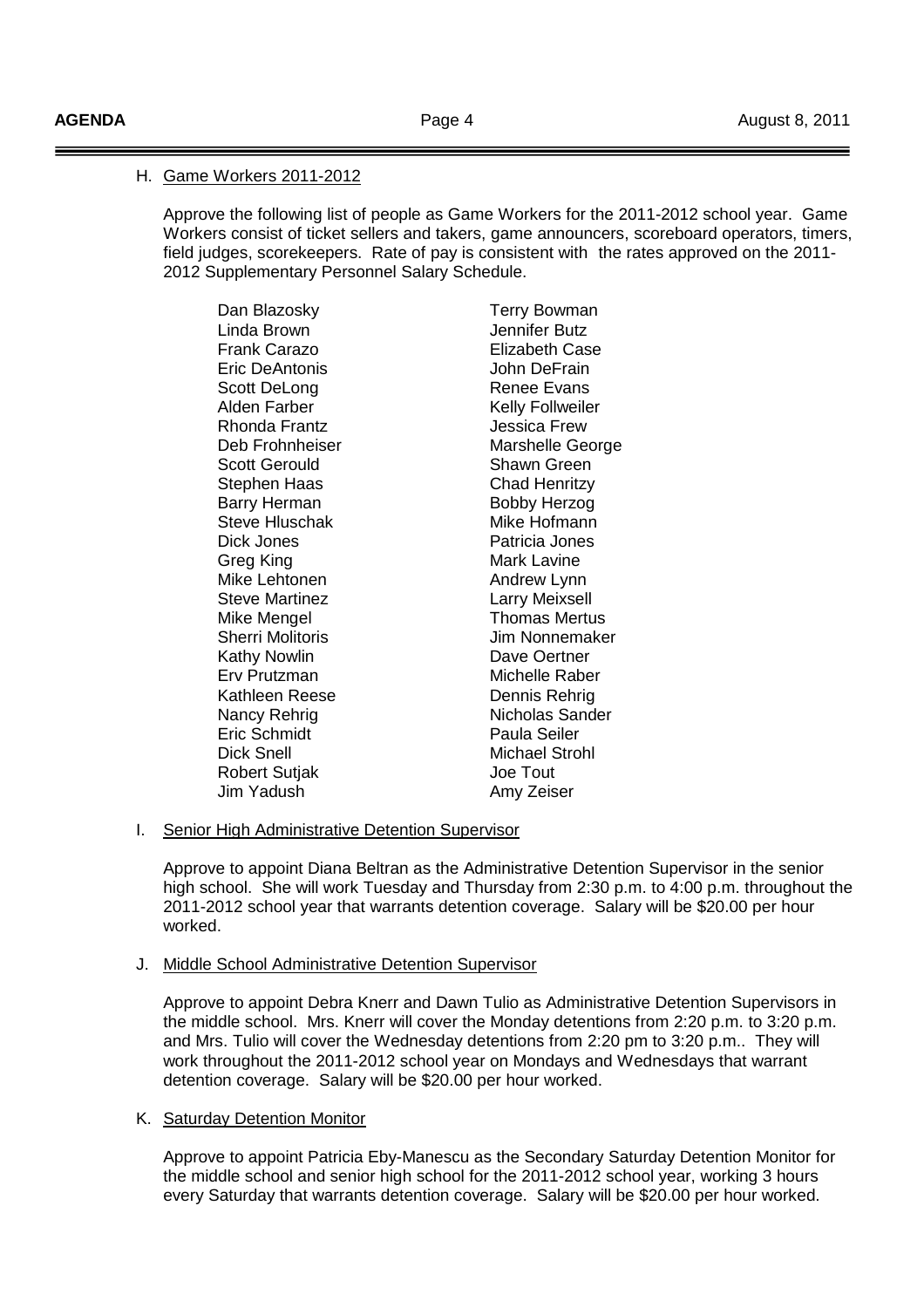## L. Substitute Detention Supervisor

 Approve to appoint the following list of people as Substitute Secondary Detention Monitors for the senior high school for the 2010-2011 school year. Work will be on an as needed basis and compensation will be at a salary of \$20.00 per hour worked.

 Renee Evans Debi Hollenbach Ellen Kiss Michael Lehtonen Candice Saville Angela Shoemaker

#### M. Substitute Saturday Detention Monitor

- 1. Approve to appoint Diana Beltran as the Substitute Secondary Saturday Detention Monitor for the middle school and senior high school for the 2011-2012 school year, working as a substitute for 3 hours every Saturday that warrants substitute detention coverage. Salary will be \$20.00 per hour worked.
- 2. Approve to appoint Michael Strohl as the Substitute Secondary Saturday Detention Monitor for the middle school and senior high school for the 2011-2012 school year, working as a substitute for 3 hours every Saturday that warrants substitute detention coverage. Salary will be \$20.00 per hour worked.

#### N. Professional Contracts

 According to Article II – 1108, subsection (b) of the School Code: "a temporary professional employee, initially employed by a school district on or after June 30, 1996, whose work has been certified by the district superintendent to the secretary of the school district, during the last four (4) month of the third year of such service, as being satisfactory, shall thereafter be a "professional employee" within the meaning of this article." Therefore, it is recommended to approve "professional employee" status as per the school code for the following teachers, who have satisfactorily completed three years of service to the Northern Lehigh School District:

| Lisa Colicigno  | <b>Rachel Reiter</b> |
|-----------------|----------------------|
| Jeremy Battista | <b>Stephen Shuey</b> |

#### O. Salary Adjustments

1. Acknowledge the following teachers who have completed the requirements per the Collective Bargaining Agreement that would entitle them to a salary increase for the 2011- 2012 school year:

| <b>Valerie Ambrose</b><br>From:<br>To: | Step $5B+24$<br>Setp 5M |
|----------------------------------------|-------------------------|
| Lori Middaugh<br>From:<br>To.          | Step 5B<br>Step 5B+24   |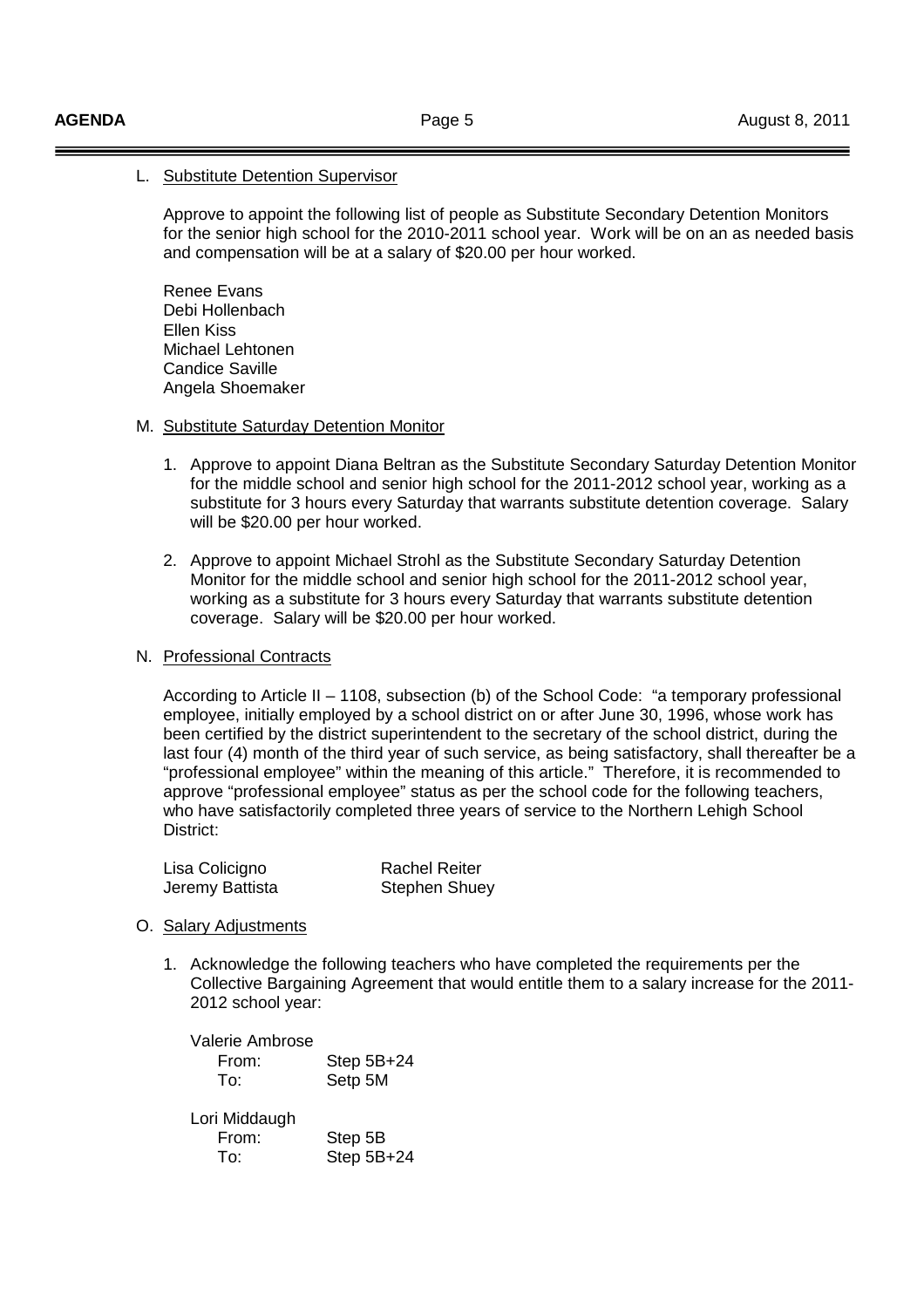#### P. Substitute

#### 1. Instructional

 Approve the following substitute teachers for the 2011-2012 school year at the 2011-2012 substitute teacher rates as approved on the Supplementary Personnel Salary Schedule:

 Ralph Andrews – Elementary Thomas Battista – Health & Physical Education Kathryn Bonilla – Music and Reading Specialist Janet Brostedt – Elementary Jacob Bushner – Technology Education Timothy Chappelear\* – Elementary Lisa Cox – English & Special Education Michele Custer – Elementary Andrew Drake – Social Studies Amberly Drey – Elementary Kenneth Eck, Jr. – Earth & Space Science Meredith Foster – Elementary Mary Frank – Art K-12 Amanda Frey – Elementary Amberly Gable – English Peggy Gallagher – Elementary Ricky Guth – All Subjects William Hughes – Social Studies & Special Education Nathan Hunsicker – Elementary Steven Jonkman - Music Dawn Kemery - Elementary Katherine Kern – Elementary Amber Kistler – Elementary Kristy Kratzer – Elementary & Special Education Ashley Krutsick – Elementary & Middle Level Math Amber Kuntz – Elementary & Special Education Debra Lakatosh – Spanish & French Samantha Lilly – Elementary & Special Education Donna Lobach-Berger – Elementary Deborah Magnotta – Elementary & Reading Specialist Ryan Mayberry - Elementary Andrea Meyers – Chemistry Robert Naugle - Math Joseph Nester – Special Education & Social Studies Nancy Ord – Elementary Kaitlin Parliman – General Science Amanda Radishofski\* – Elementary & Special Education Jade Rauch\* – Elementary Stephen Reimert – Social Studies Linda Sarver – Art Tonia Schaeffer – Elementary Monique Seiler – Elementary & Middle Level English Jordan Smith – Health & Physical Education Samantha Sontag – Elementary Virginia Stevenson – Music Laura Tatusko – English Anthony Tulio – Elementary Kyle Turner – Elementary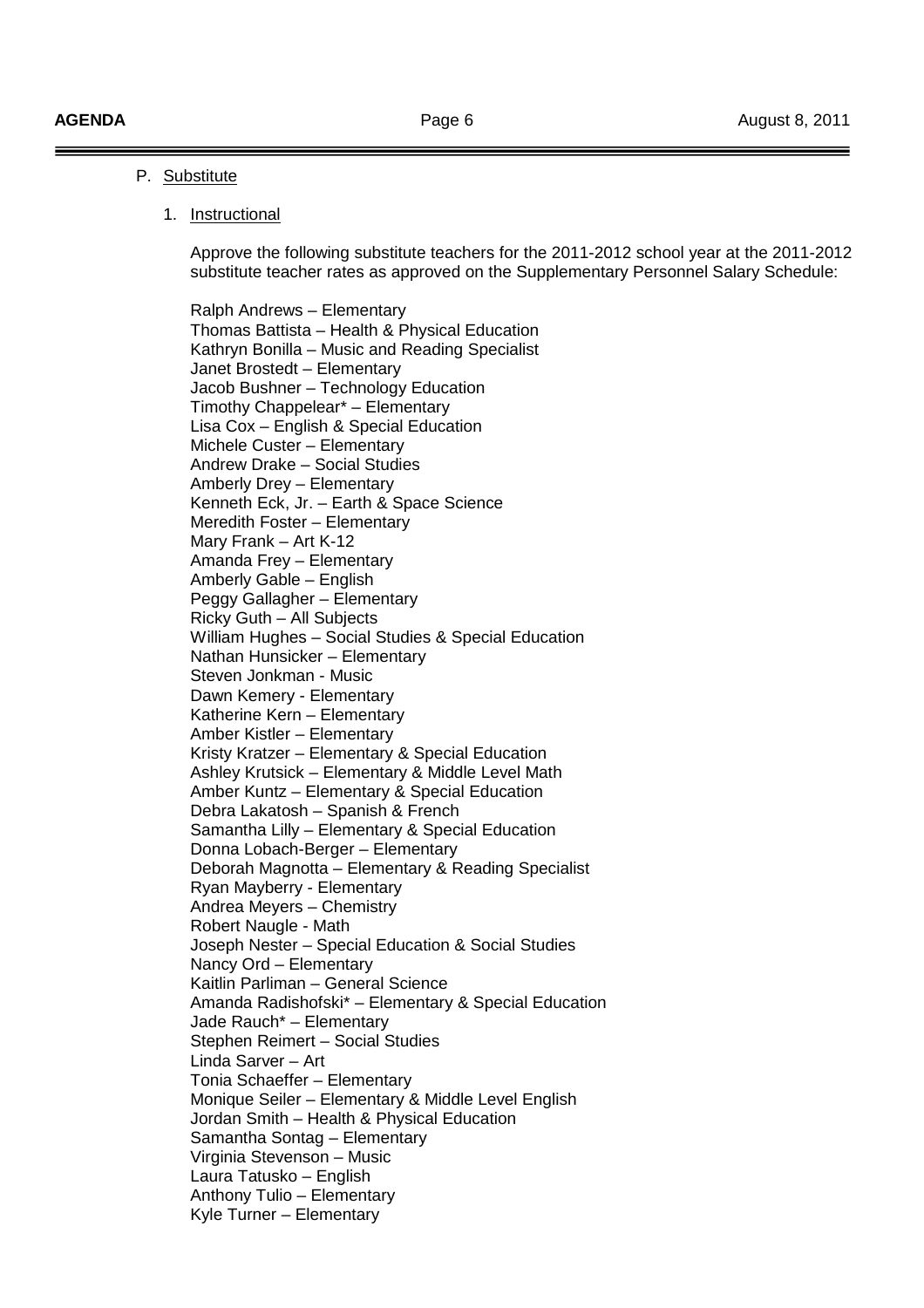Nina Weiss – Elementary Jane Wessner – Elementary **\*Pending Verification of Missing Documents** 

- 2. Non-Instructional
	- a. Approve the following individuals as substitute secretaries/aides for the 2011-2012 school year at the 2011-2012 substitute rate as approved on the Supplementary Personnel Salary Schedule:

 Claire Danko Diana Detweiler Nicole Evans Judy Hoffman Lisa Lamon Dawn Martinez Maureen McCullion Melanie Mohr Carol Scott **Christine Sigley**  Catherine Smith Carol Snyder Sheila Steier Kathleen Troxell Janice Wasilkowski Tina Williams

b. Approve the following individuals as substitute cafeteria workers for the 2011-2012 school year at the 2011-2012 substitute rate as approved on the Supplementary Personnel Salary Schedule:

 Gail Bauer Diana Detweiler Theresa Hall Judy Hoffman Lilly Horwith Dawn Martinez Maureen McCullion Melanie Mohr Carol Scott Christine Sigley Carol Snyder Sheila Steier Kathleen Troxell Sarah Unger Janice Wasilkowski

c. Approve the following individuals as substitute custodians for the 2011-2012 school year at the 2011-2012 substitute rate as approved on the Supplementary Personnel Salary Schedule:

 Kimberly Antolick Gail Bauer Sandra Diehl Travis Diehl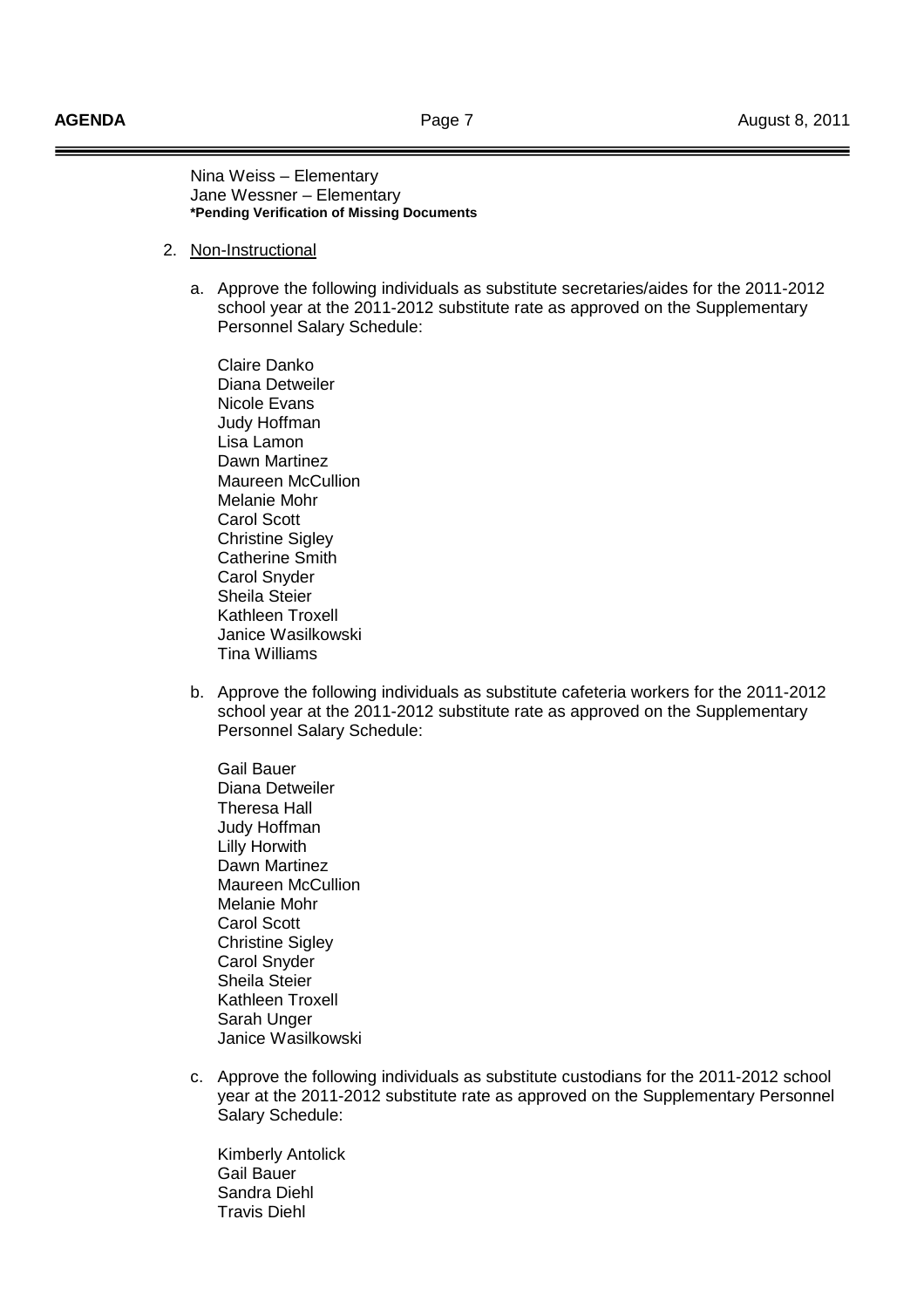Theresa Hall Jeffrey Mann Ryan Mayberry Randy Muniz Jody Remaley Richard Sensinger Carol Snyder

## **V. CONFERENCES**

## **VI. POLICY**

- A. Board Policy Second Reading
	- 1. Approve school board policy #619 Finances District Audit, as presented after second reading. **(Attachment #1)**
	- 2. Approve school board policy #601 Finances, Fiscal Objectives, as presented after second reading. **(Attachment #2)**
	- 3. Approve school board policy #210.1 Pupils, Possession/Use of Asthma Inhalers/Epinephrine Auto-Injectors, as presented after second reading. **(Attachment #3)**

#### B. Student-Parent Handbook Changes

Approve the changes to the Elementary School Student-Parent Handbook as presented. **(Attachment #4)**

## **VII. CURRICULUM AND INSTRUCTION**

- A. Approve to authorize proper officials to enter into an agreement between the Northern Lehigh School District and Behavioral Health Associated Licensed Private Academic School for the purpose of furnishing regular education or special education programs for students for the 2011-2012 school year. **(Attachment #5)**
- B. Approve to authorize proper officials to ratify a contractual agreement between the Northern Lehigh School District and the Carbon Lehigh Intermediate Unit #21 to continue the Driver Education Program in our district at a cost of \$2,200.00, an increase of \$50.00 over last year, effective July 1, 2011 through June 30, 2012. **(Attachment #6)**
- C. Induction Program

 Approve the following teachers as helping teachers in the Northern Lehigh School District Induction Program for the 2010-2011 school year:

| <b>Helping Teacher</b>                    | Inductee                                    | Stipend                          |
|-------------------------------------------|---------------------------------------------|----------------------------------|
| Jamie Bigler<br>James Bauer<br>Elissa Fry | Kara Solt<br>Jessica Gold<br>Michael Strohl | \$750.00<br>\$750.00<br>\$750.00 |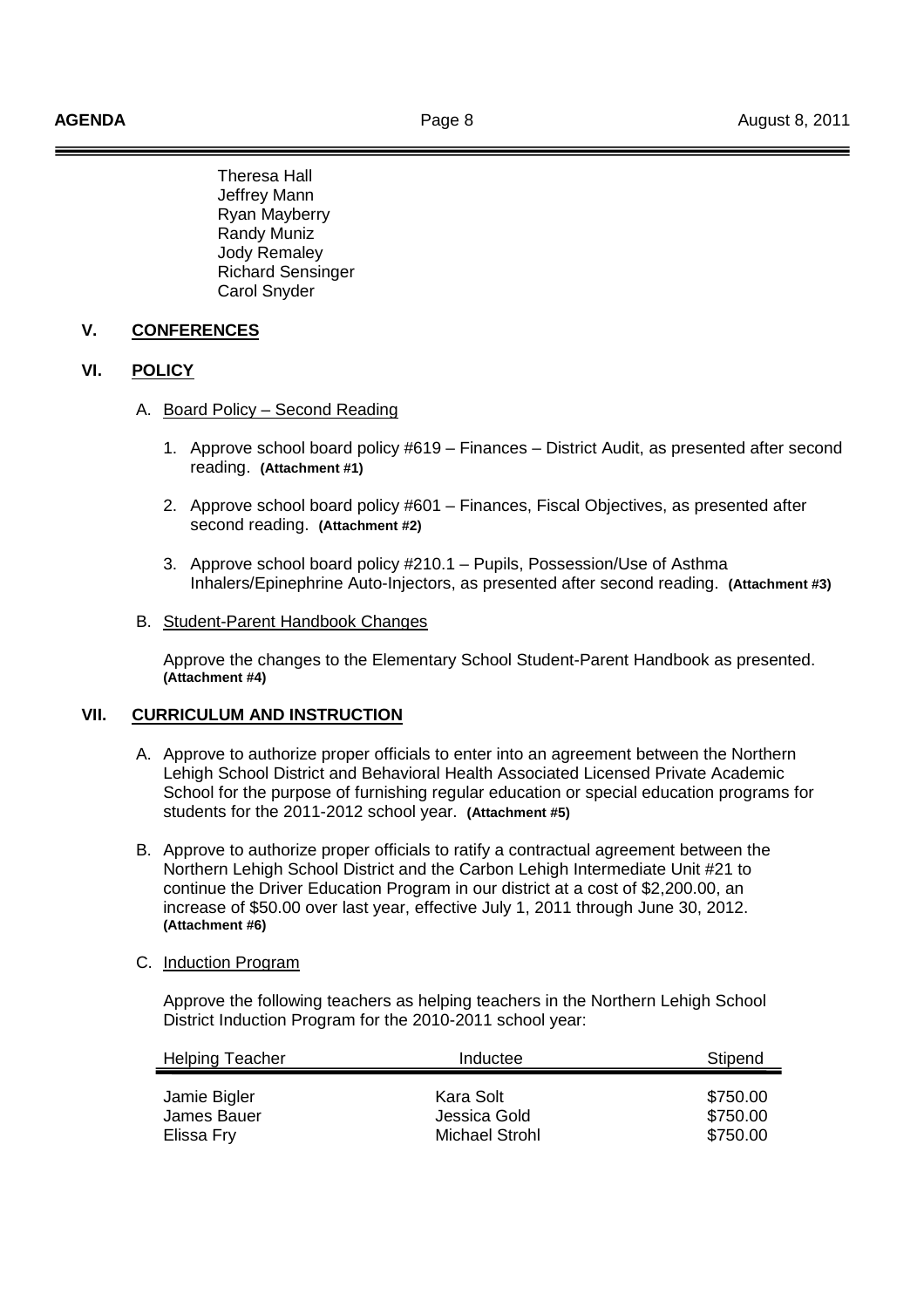## D. Non-Resident Students

 Approve the request of the parents of a first grade student at Peters Elementary School, who are moving into Slatington Borough, to allow their student to begin the 2011-2012 school year in Northern Lehigh School District in accordance with school board policy #202. Settlement on the house they will be purchasing is scheduled for August 26, 2011.

## **VIII. OLD BUSINESS**

## **IX. NEW BUSINESS**

## **X. FINANCIAL**

- A. Approve the Following List of Bills:
	- 1. General Fund months of June, July and August
	- 2. Cafeteria Fund month of June and July
	- 3. Construction Fund month of June & July
	- 4. Refreshment Stand month of June
	- 5. Athletic Fund months of June and July
- B. Approve abatement/exoneration requests of per capita taxes, for the residents that fall within the guidelines, as presented. **(Attachment #7)**
- C. Approve the Resolution appointing and designation a liaison between the NLSD and the Lehigh Tax Collection Committee, as presented. **(Attachment #8)**
- D. Approve the resolution stating Northern Lehigh School District hereby certifies that Michael W. Michaels is hereby authorized and empowered to take such actions and to execute and deliver such documents as may be necessary to discharge the School District's obligations with respect to the appointment of the Bank as Custodian and with respect to issuing instructions to enable the Bank to discharge its obligations as Custodian of the School District's assets. **(Attachment #9)**
- E. Approve the request of the senior high school to close the Class of 2011 account in accordance with the Student Activities Account guidelines. The account balance is \$784.36 and the Class of 2011 is recommending that the funds be distributed into the following accounts:

| <b>Library Club</b>    | \$384.36 |
|------------------------|----------|
| <b>All-Night Party</b> | \$350.00 |
| Class of 2015          | \$ 50.00 |

**XI. LEGAL**

# **XII. CORRESPONDENCE**

## **XIII. INFORMATION**

- A. Minutes of the Lehigh Carbon Community College Board of Trustees meeting held on June 2, 2011.
- B. Minutes of the Carbon Lehigh Intermediate Unit 21 Board of Directors meeting held on May 16, 2011 and June 20, 2011.